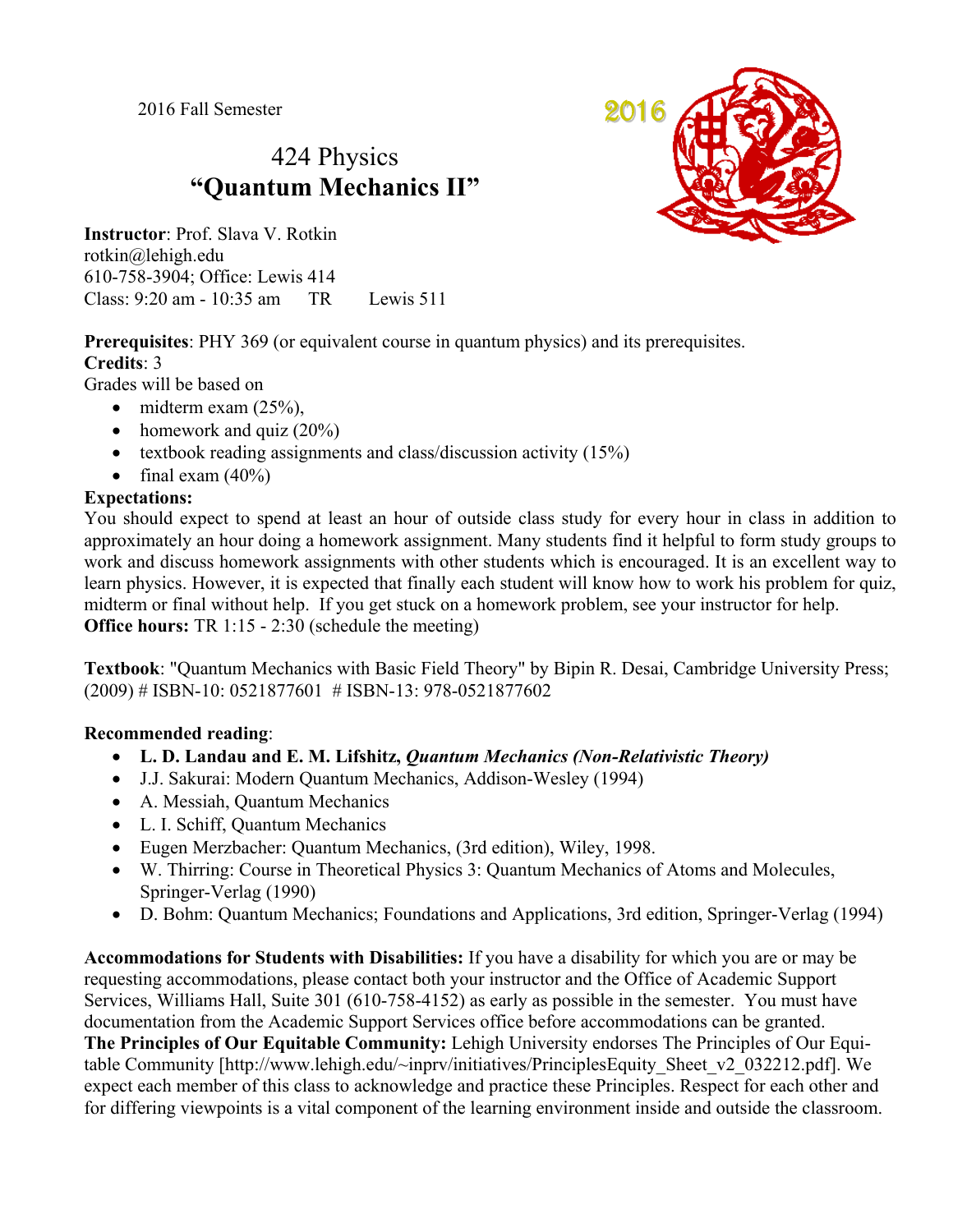# **Course Syllabus**

# **0. Basics of Quantum Mechanics. Dynamical equations. Perturbation theory**

Preliminary reading assignment: Refresh your memories on fundamentals of matrix QM (Ch. 1-13). (Time evolution operator, Schrödinger, Heisenberg and interaction picture. Two-level system: time-independent and timedependent problems. Perturbation theory: time-independent perturbation.)

#### **Part I. Solving time-dependent problems of quantum mechanics**

| 17. Time-dependent perturbation /we follow textbook Chapter and page numbering/ |     |
|---------------------------------------------------------------------------------|-----|
| 17.1 Basic formalism                                                            | 293 |
| 17.2 Harmonic perturbation and Fermi's golden rule                              | 296 |
| 17.3 Transitions into a group of states and scattering cross-section            | 299 |
| 17.4 Resonance and decay                                                        | 303 |
| 18. Interaction of charged particles and radiation in perturbation theory.      |     |
| 18.1 Electron in an electromagnetic field: the absorption cross-section         | 318 |
| 18.2 Photoelectric effect                                                       | 323 |
| 18.3 Coulomb excitations of an atom                                             | 325 |
| 18.4 Ionization                                                                 | 328 |
| 18.5 Thomson, Rayleigh, and Raman scattering in second-order perturbation       | 331 |

# **Part II. Scattering in quantum mechanics**

#### **19. Scattering in one dimension. (independent study)**

| (Reading assignment)                          |     |
|-----------------------------------------------|-----|
| 19.1 Reflection and transmission coefficients | 342 |
| 19.2 Infinite barrier                         | 344 |
| 19.3 Finite barrier with infinite range       | 345 |
| 19.4 Rigid wall preceded by a potential well  | 348 |
| 19.5 Square-well potential and resonances     | 351 |
| 19.6 Tunneling                                | 354 |

|  | QUIZ on 1D scattering |
|--|-----------------------|
|  |                       |

#### **20. Scattering in three dimensions – a formal theory.**

| 20.1 Formal solutions in terms of Green's function                         | 358 |
|----------------------------------------------------------------------------|-----|
| 20.2 Lippmann–Schwinger equation                                           | 360 |
| 20.3 Born approximation                                                    | 363 |
| 20.4 Scattering from a Yukawa potential                                    | 364 |
| 20.5 Rutherford scattering                                                 | 365 |
| 20.6 Charge distribution                                                   | 366 |
| 20.7 Probability conservation and the optical theorem                      | 367 |
| 20.8 Absorption                                                            | 370 |
| 20.9 Relation between the T-matrix and the scattering amplitude            | 372 |
| 20.10 The S-matrix                                                         | 374 |
| 20.11 Unitarity of the S-matrix and the relation between S and T           | 378 |
| 20.12 Properties of the T-matrix and the optical theorem (again)           | 382 |
| 21. Partial wave amplitudes and phase shifts.                              |     |
| 21.1 Scattering amplitude in terms of phase shifts 386                     |     |
| 21.2 $\chi$ <sub>1</sub> , K <sub>1</sub> , and T <sub>1</sub>             | 392 |
| 21.3 Integral relations for $\chi_1$ , K <sub>1</sub> , and T <sub>1</sub> | 393 |
| 21.4 Wronskian                                                             | 395 |